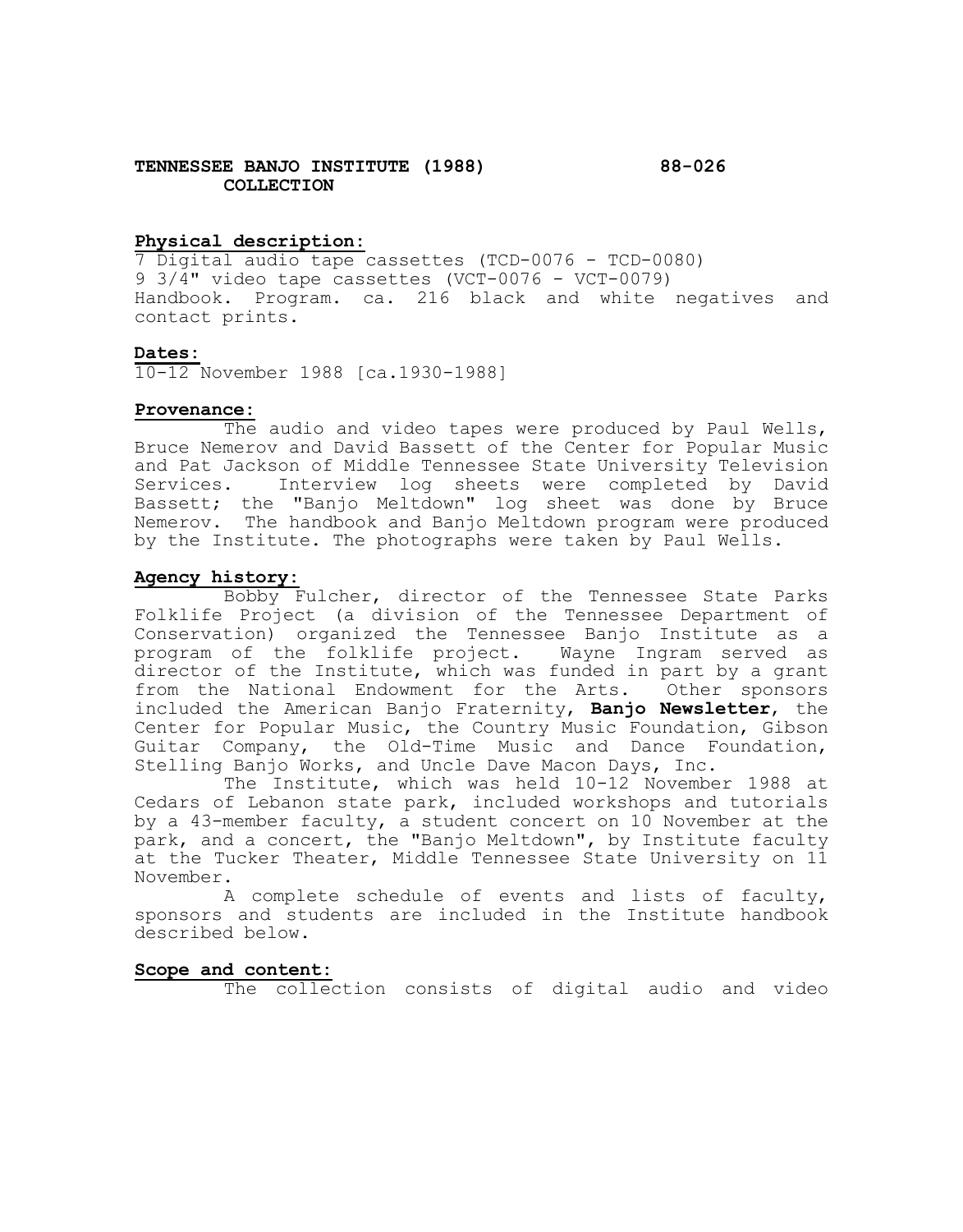| <b>TENNESSEE</b>  | <b>BANJO</b> | <b>INSTITUTE</b> | (1988) |  |
|-------------------|--------------|------------------|--------|--|
| $88 - 026$        |              |                  |        |  |
| <b>COLLECTION</b> |              |                  |        |  |

tapes of interviews with four Institute faculty (Omer Forster, Will Keys, Alan Munde and the Thompson Family); digital audio tapes of the "Banjo Meltdown"; an Institute handbook; a program from the "Banjo Meltdown" concert; and ca. 216 black and white negatives and contact prints, primarily of the "Banjo Meltdown".

A synopsis of each interview, a description of the handbook, program and photographs, tape logs of the interviews and the concert, and a list of the photographs follow.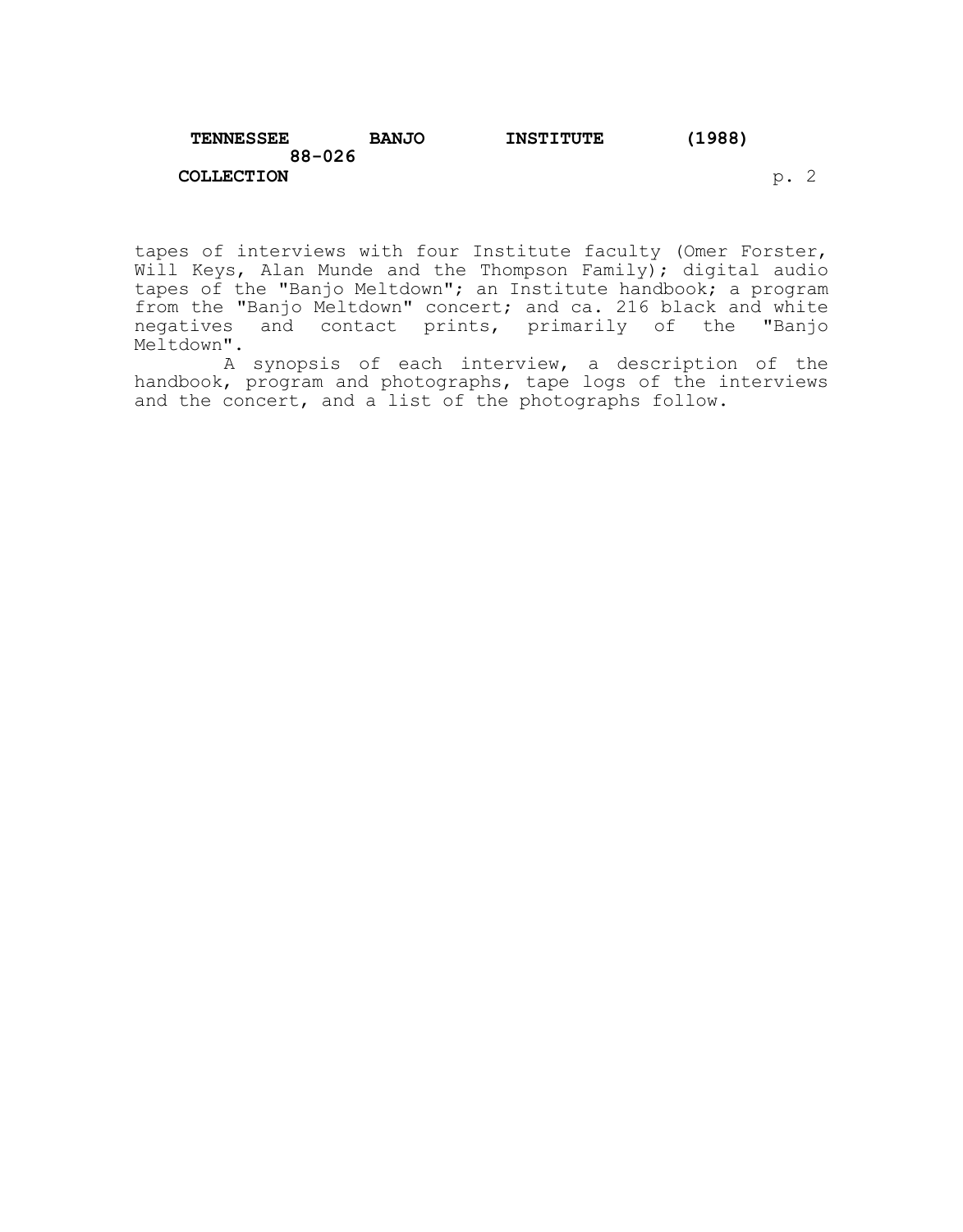| TENNESSEE         | <b>BANJO</b> | <b>INSTITUTE</b> | (1988) |      |  |
|-------------------|--------------|------------------|--------|------|--|
| $88 - 026$        |              |                  |        |      |  |
| <b>COLLECTION</b> |              |                  |        | p. 3 |  |

#### **Location:**

The audio and video tapes are filed by tape number with other archival audio visual materials. The program and handbook are filed by accession number with manuscript collections. The negatives and contact prints are filed under "Tennessee Banjo Institute" in the subject photograph file.

## **Related materials:**

Reference audio and video cassette copies of the interviews with Omer Forster, Will Keys, Alan Munde and the Thompson family are filed with commercial audio and video cassettes.

## **Series Description:**

Omer Forster Interview TCD-0076. VCT-0076.

Interview, 11 November 1988, with Omer Forster (b. 1901) of McEwen, Humphries County, Tennessee, and his son Lee by Paul Wells, director of the Center for Popular Music. Topics include family history; early life and learning influences; early performances including dances; banjo and fiddle contests; and his professional career including work with the Dixie Liners, on radio station WDOD (Chattanooga, TN) and his 1977 album **Flowery Girl**. Tunes include Mean Mama Blues and Sally Goodin.

Will Keys Interview TCD-0077. VCT-0077A-C.

Interview, 11 November 1988, with Will Keys (b. 1923) of Gray Station, Washington County, Tennessee, by Paul Wells, director of the Center for Popular Music. Topics include influences on Keys' banjo style, especially Bob Crawford and Clyde Dykes; banjo tunes, tuning, chording and styles, especially 2-finger and bluegrass; Keys' early history, home life and family; and farming, hunting, bartering, and other jobs held. Among the tunes discussed/played were Buck Dance, Coal Creek March, The Dead March, Sycamore Shoals, Cricket on the Hearth, Mississippi Sawyer, Little Brown Jug, 8th of January, Little Rainbow and Silver Bells.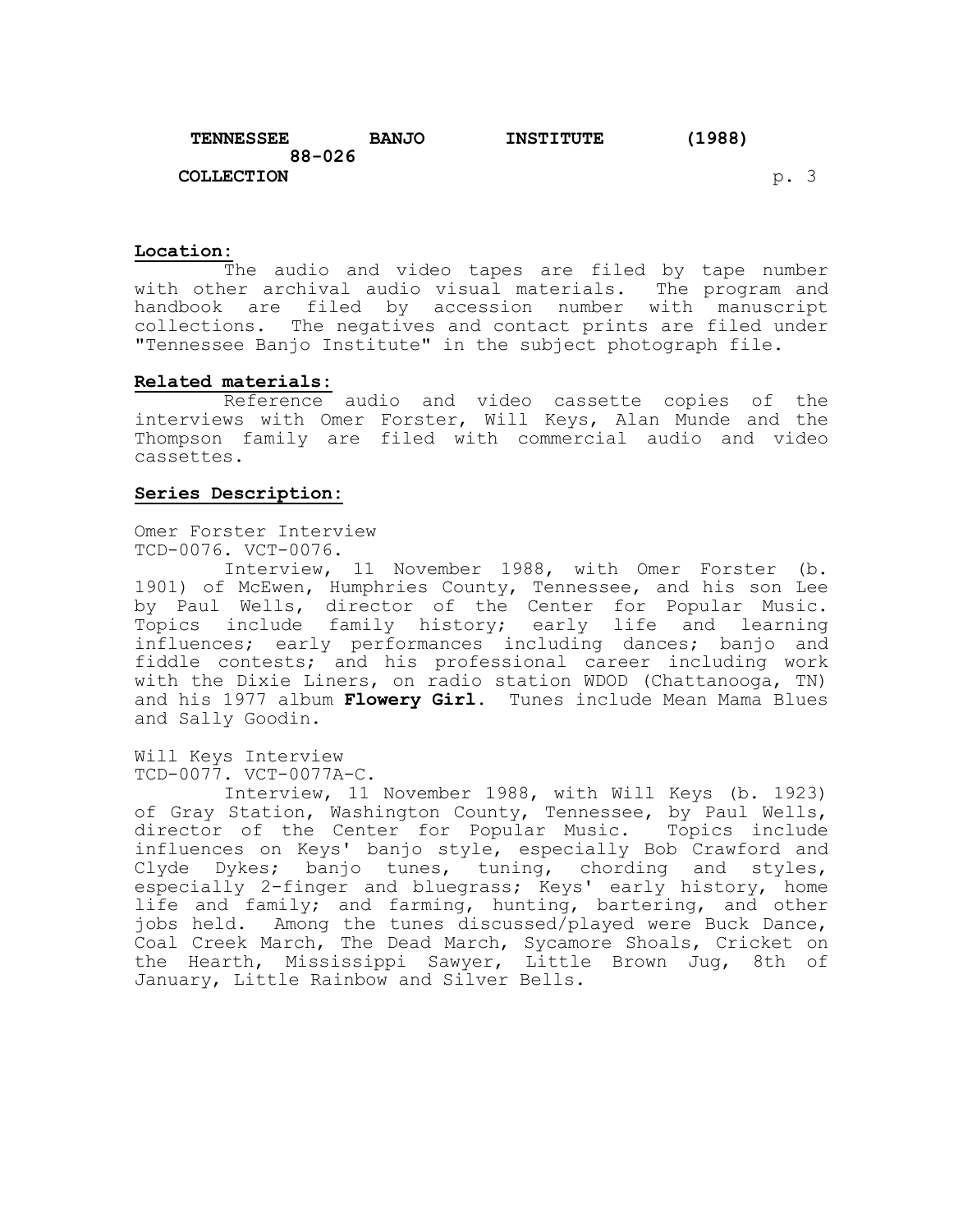**COLLECTION** p. 4

Alan Munde Interview TCD-0078. VCT-0078A-C.

Interview, 11 November 1988, with Alan Munde (b. 1947) of Levelland, Texas, by Hub Nitchie, editor/publisher of **Banjo**  Topics include early influences on Munde's playing, especially Earl Scruggs and Doug Dillard; his work on the faculty of South Plains College and with the band Country Gazette; his albums, touring and festival appearances; and the bluegrass industry and its future. The interview also includes discussion and demonstration of Munde's own style and technique including the tunes Uncle Cluny Played The Banjo But Mostly Out of Time, Darcy Farrell and Dear Old Dixie. **Series description** (continued):

Thompson Family Interview TCD-0079. VCT-0079A-B

Interview with Joe (b. 1918) and Odell Thompson (b. 1911) and their cousin Nate (b. 1917) Thompson, black musicians born in Orange County, North Carolina, by Paul Wells, director of the Center for Popular Music. Each family member discusses his history, including service in World War II; their performances at local dances and frolics; and the impact of World War II and rock music. Included in the interview are an example of frolic "sketches" [square dance calls] and the stories behind/learning of songs including Hook and Line, Black Annie, Corn Liquor and Soldier's Joy.

"Banjo Meltdown" Concert TCD-0080A-C.

Digital audio tapes of concert 11 November 1988 by Institute faculty at Tucker Theater, Middle Tennessee State University, Murfreesboro, Tennessee. The concert included narration describing the history and evolution of the banjo, styles of banjo music and of banjo playing and leading banjo stylists, past and present, as well as solo and ensemble performances in a variety of styles and time periods.

The tape logs which follow contain a complete list of performers and songs. A copy of the program is filed with manuscripts.